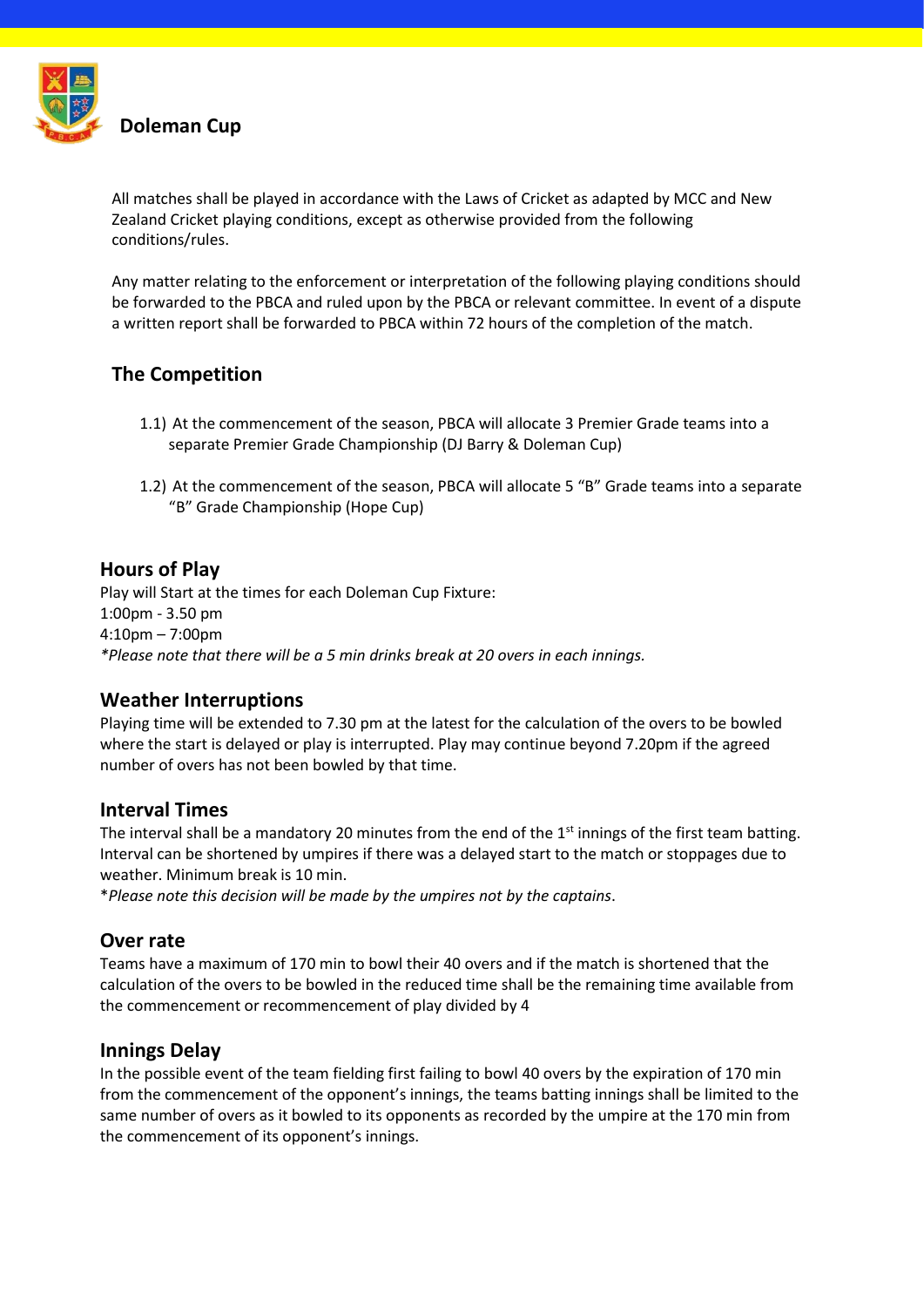An over in progress at the expiration of 170 min from the commencement of the innings of the side batting first shall be deemed to have been bowled

In the event of the team fielding second failing to bowl, if necessary, 30 overs or the number of overs required to be bowled by the scheduled cessation, the hours shall be extended until the required number of overs has been bowled or a result achieved.

## **Balls**

A regulation 4-piece Kookaburra Senator 156gm is mandatory

### **Reserve Day - Final only**

Where the scheduled playing day for a match is the Saturday and the match cannot be completed on that day due to ground or weather conditions, the Sunday shall be the reserve day. Failing this the game should be scheduled for the next available Saturday.

The HOPE Cup will not take priority over a DJ Barry or Doleman Cup game scheduled on a field. If other fields are suitable for play, the Final will be played on that field. (Exception will apply if it is a district game. District game will take priority)

# **Field restrictions**

8.1 At the instant of delivery, there may not be more than 5 fieldsmen on the leg side.

8.2 In addition to the restriction contained in clause 8.1 above, further fielding restrictions shall apply to certain overs in each innings. The nature of such restrictions and the overs during which they shall apply are set out in the following paragraphs.

8.3 The following fielding restrictions shall apply:

Two semi-circles shall be drawn on the field of play. The semi-circles shall have as their centre the middle stump at either end of the pitch. The radius of each of the semi-circles shall be 30 yards (27.43 metres).

The semi-circles shall be linked by two parallel straight lines drawn on the field. (Refer attached Appendix 4). The fielding restriction areas should be marked by continuous painted white lines or 'dots' at 5-yard (4.57 metres) intervals, each 'dot' to be covered by a white plastic or rubber (but not metal) disc measuring 7 inches (18 cm) in diameter.

# **Powerplay**

- a) **Powerplay 1 -** no more than two (2) fieldsmen shall be permitted outside this fielding restriction area. In an innings of 40 overs, these are overs 1 to 8 inclusive.
- b) **Powerplay 2 -** no more than four (4) fieldsmen shall be permitted outside this fielding restriction area. In an innings of 40 overs, these are overs 9-32.
- c) **Powerplay 3** no more than five (5) fieldsmen shall be permitted outside this fielding restriction area. In an innings of 40 overs, these are overs 33 to 40 inclusive.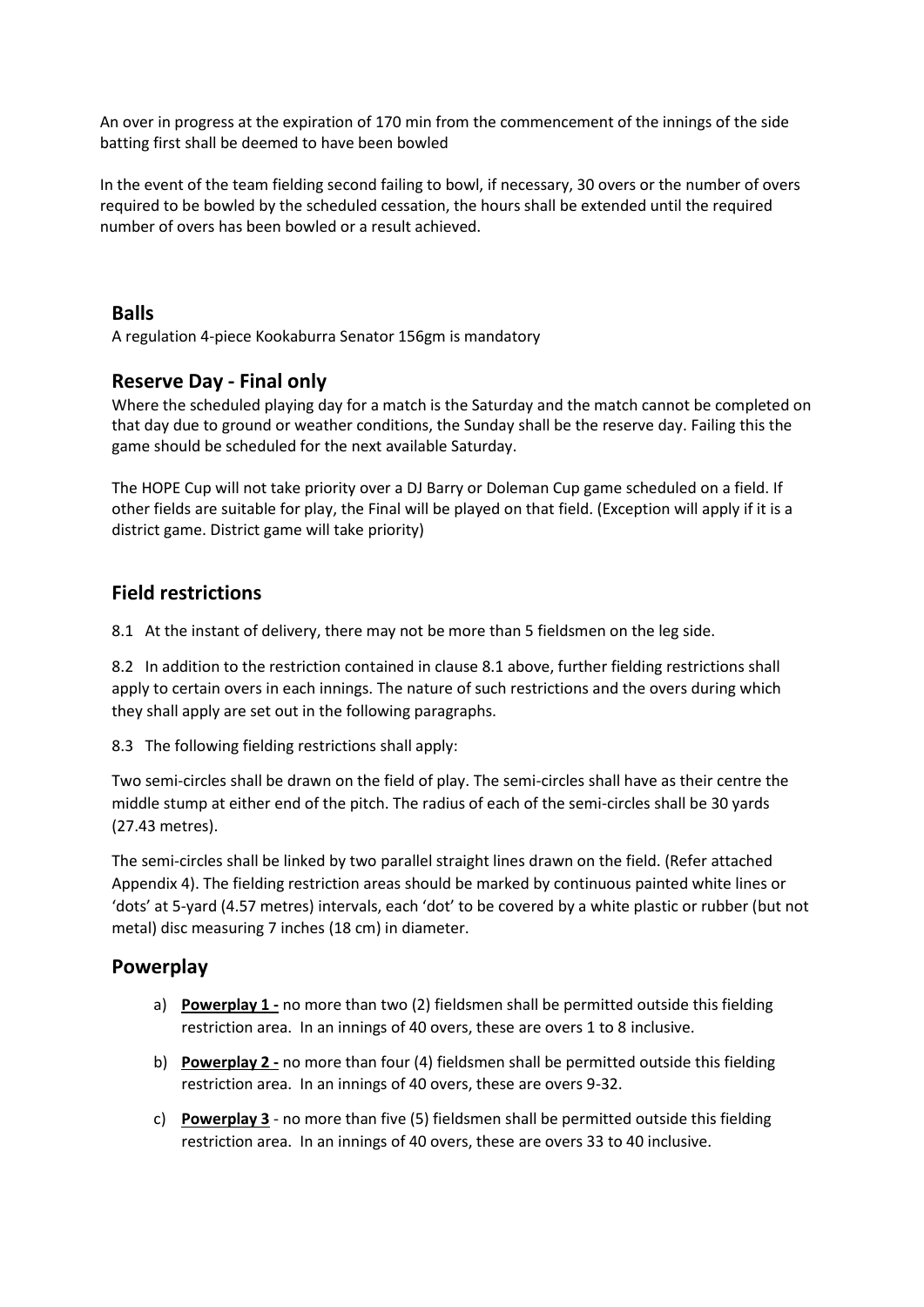

# **Reduced overs**

In circumstances when the number of overs of the batting team is reduced, the number of overs within each phase of the innings shall be reduced in accordance with the table below. For the sake of clarity, it should be noted that the table shall apply to both the 1st and 2nd innings of the match.

| <b>Innings</b> | Powerplay               | Powerplay    | Powerplay               |
|----------------|-------------------------|--------------|-------------------------|
| duration       | $\mathbf 1$             | $\mathbf{2}$ | 3                       |
| 20             | 4                       | 12           | 4                       |
| 21             | $\overline{\mathbf{4}}$ | 13           | $\overline{\mathbf{4}}$ |
| 22             | 5                       | 13           | $\overline{\mathbf{4}}$ |
| 23             | 5                       | 14           | $\overline{\mathbf{4}}$ |
| 24             | 5                       | 14           | 5                       |
| 25             | 5                       | 15           | 5                       |
| 26             | 5                       | 16           | 5                       |
| 27             | 6                       | 16           | 5                       |
| 28             | 6                       | 17           | 5                       |
| 29             | 6                       | 17           | 6                       |
| $30\,$         | 6                       | 18           | 6                       |
| 31             | 6                       | 19           | 6                       |
| 32             | $\overline{7}$          | 19           | 6                       |
| 33             | $\overline{7}$          | 20           | 6                       |
| 34             | $\overline{7}$          | 20           | $\overline{7}$          |
| 35             | 7                       | 21           | $\overline{7}$          |
| 36             | $\overline{7}$          | 22           | $\overline{7}$          |
| 37             | 8                       | 22           | $\overline{7}$          |
| 38             | 8                       | 23           | 7                       |
| 39             | 8                       | 23           | 8                       |
| 40             | 8                       | 24           | 8                       |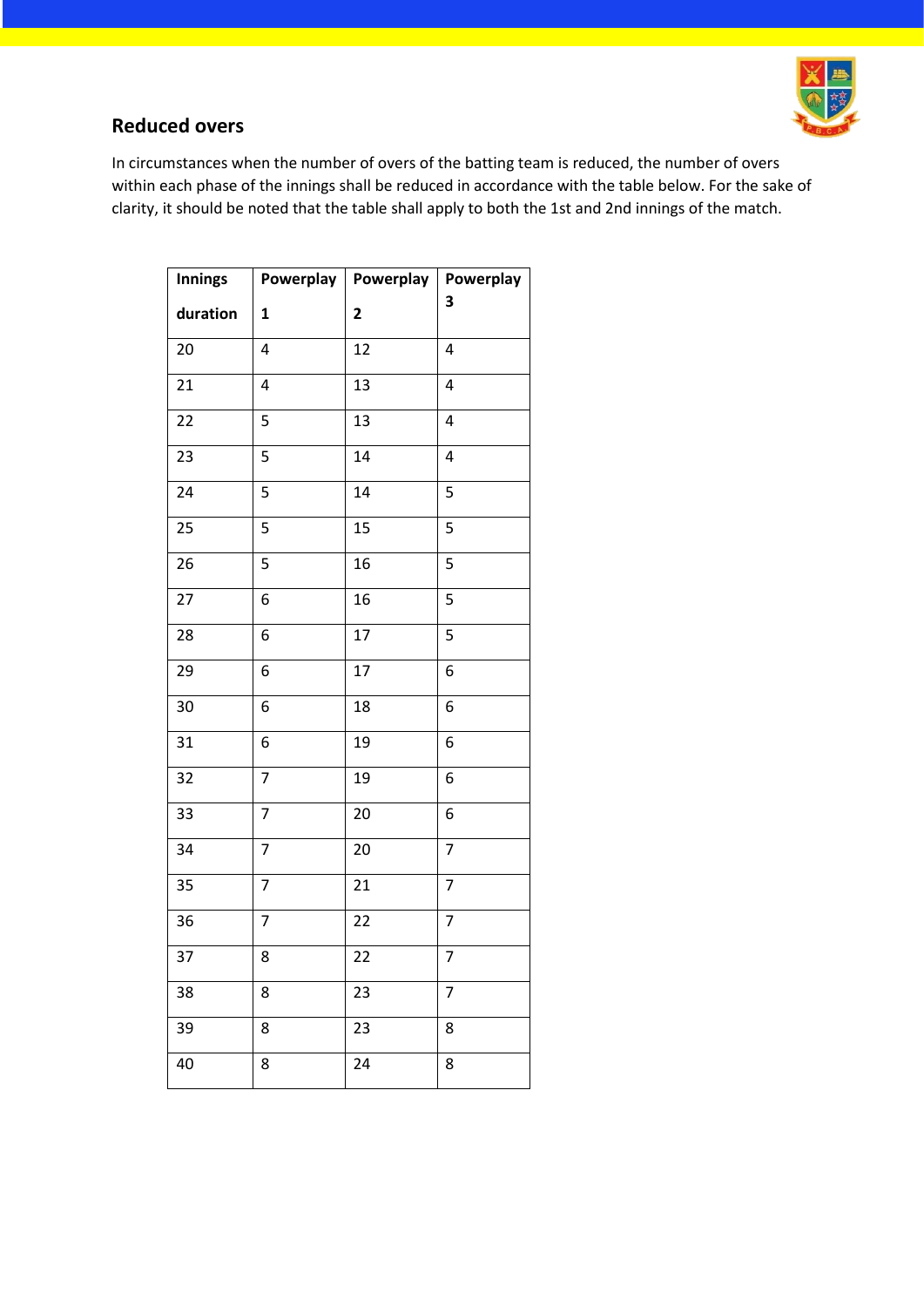

# **Powerplay Laws**

If play is interrupted during an innings and the table in 8.4 applies, the Powerplay take immediate effect. For the avoidance of doubt this applies even if the interruption has occurred mid-over.

At the commencement of the middle and final phases of an innings, the umpire shall signal such commencement to the scorers by rotating his arm in a large circle.

In the event of an infringement of any of the above fielding restrictions, the square leg umpire shall call and signal 'No Ball'.

#### **Examples of Laws applied**

- *A 50 over inning is interrupted after 8.3 overs and reduced to 32 overs. The new phases are 7+19+6. Therefore, the middle phase fielding restrictions take immediate effect when play resumes and last for a further 17.3 overs. The final phase begins after 26 overs have been bowled.*
- *A 40 over innings is interrupted after 18.5 overs and reduced to 22 overs. The new phases are 5+13+4. When play resumes, the final phase fielding restrictions apply for the remaining 3.1 overs.*

### **Late starts**

If the side batting first is late starting, they will receive one less over for every 4 minutes or part thereof, that they are late. It is important that the first innings is completed as close to 3:50pm. If the bowling side is the offender, they will lose one over of batting for every 4 min that they are late. All claims must be made, and agreed to, before play starts.

### **Team Numbers**

When a team is short of numbers, the minimum allowed to constitute a team is seven players - any less will lead to a default.

To allow for unexpected circumstances that may lead to a delay in arrival of part or all of a team, a period of 15 minutes will be allowed from the scheduled start of play. The late start penalty will still apply but in the interest and spirit of the game, we would expect both captains to take into consideration any unusual circumstances and waive the penalty. However, if total agreement is impossible, then rule above under (**late starts)** will still apply.

### **Late arrivals and Non registered players**

If a team takes the field with less than 11 players and no substitutes have fielded, then any player who arrives late can immediately take a full part in the game. Teams may not have more than 3 nonregistered players with in a team, if so, the game will be forfeited to the opposing team. Players are allowed to register on the day through the clubs CricHQ profile and show the opposing captain the registration details for confirmation.

#### **Age Restriction**

The age limit for players in the Doleman Cup is **13 Years old**. Any player that is younger will not be allowed to field/bowl/bat at any point in the game.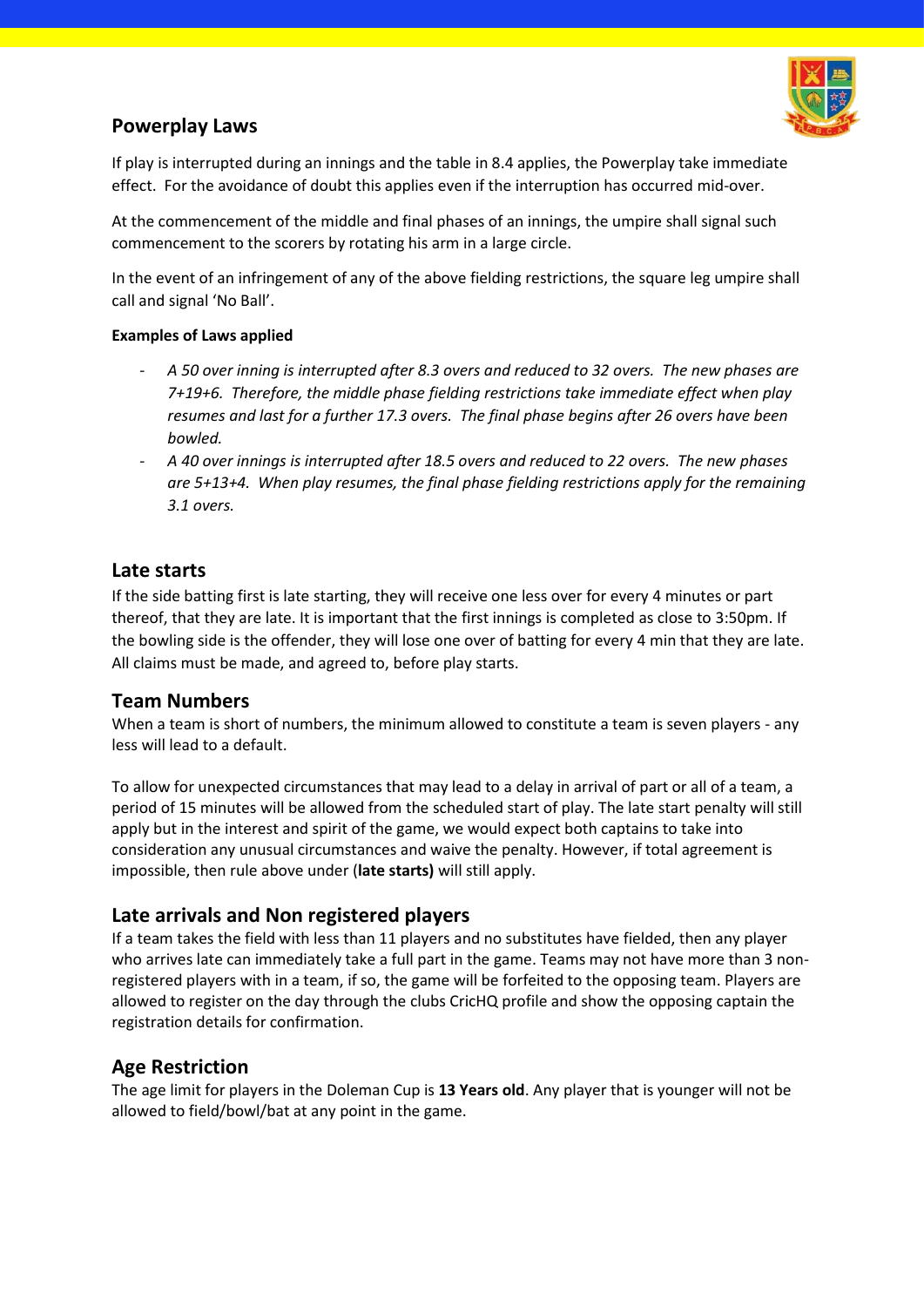# **Weather Interruptions**

a. If wet conditions delay the start, the number of overs for each innings will be decided by the captains (in the absence of official umpires) before the start of play. If umpires are present, the calculation and decision will be made by umpires.

b. If the 1st innings is interrupted by rain the remaining time is to be apportioned and the number of overs reduced by one for every 4-minutes lost

# **The revised targets due to weather interference.**

Total Runs scored by the batting team first shall be divided by the overs faced. If a team is dismissed before the set number of overs for the innings the total runs should be divided by the set number of overs.

The team batting second revised target will be the above figure multiplied by the overs available to them.

**Example** - Team batting first scores 196 in 30 overs = 6.53 Team batting second has 20 overs available =  $20 \times 6.53 = 130$ 

### **Result due to weather**

A result can only be achieved if both teams have had the opportunity of batting for 15 overs each. If the match is interrupted after the 15th over of the second innings and the team batting second is unable to complete the set overs the winner will be decided on superior run rate at the time the game ceased.

# **Abandoned Games**

If no play is possible or the match cannot be completed it will be an abandoned match and the draw will proceed the following week as though the match had been played.

### **Points**

WIN - 4 points LOSS - 0 points TIE - 2 point NO RESULT/ABANDONED - 0 points

### **Covers**

The **home team** (as seen on CricHQ fixtures) will be responsible for covering the pitch the **Thursday**  before every game during the season. If covers are not on and play is abandoned due to a weather affected pitch, the Home team will forfeit the game and their points to the away team.

Home teams will need to liaise with Operations manager and groundsman during the week for details and information regarding wickets and times.

### **Scoring**

Each team is required to load the result into Crichq by the **following Monday**. Any team not complying may have any points gained from the match taken off them, if PBCA is satisfied that there is not sufficient reason.

Teams that are using scoresheets will need to manually upload their scoresheets to CricHQ by the following Monday. Scores that are not uploaded correctly will be penalised points from the specific game.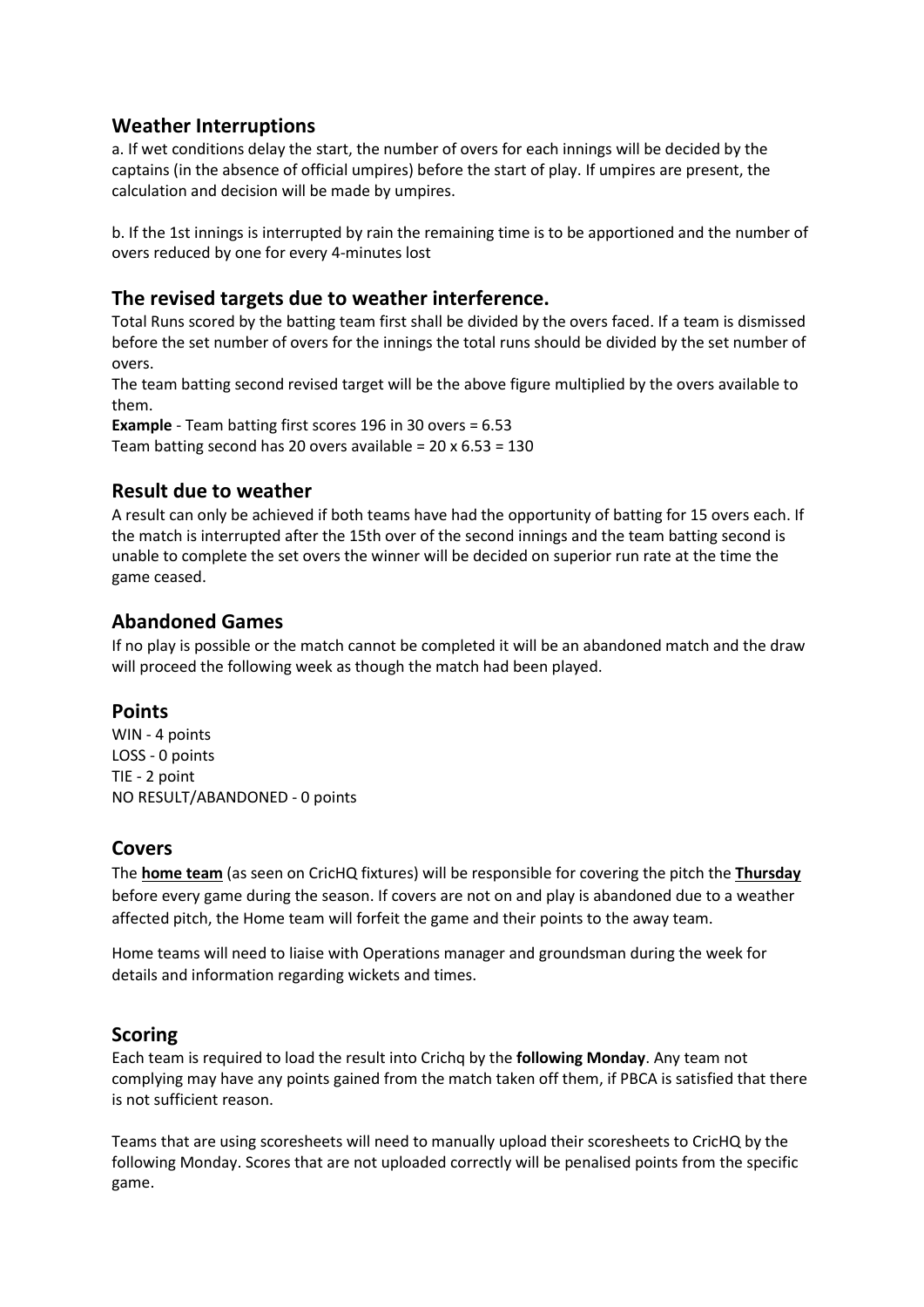

# **Competition Structure**

Each team will play each other twice in accordance with the draw. At the end of round 7 teams will be ranked 1-3 on points. The top team will automatically go through to the final. There will be a semi final between 2vs3, where winner goes through to final the following weekend.

In the event of teams finishing with the same number of points at the end of the round robin which makes it necessary to differentiate the placings the following shall be:

>Who beat who in the round robin play if rained out or tied 2 or 3 tied on points. The following will apply

> Highest Net Run Rate

> Most wickets taken after Round 7

\*If the final cannot be played on the scheduled Saturday of the season then teams can play the next day (Sunday.) assuming playing conditions are good

### **No Ball**

Any "full" pitched ball that passes the popping crease at a height above the waist of the batsman standing in their normal batting stance shall be called no ball.

### **Wides**

Umpires will umpire the wides by the dictated lines on the pitch eg a *ball passing outside a line drawn between the bowling and popping creases, measured 750mm from the outside of the off stump and anything down the legside is wide.*

Any short-pitched ball passing the popping crease at a height "above the head" of the batsman standing in their normal batting stance shall be called Wide.

# **Eligible players**

Semis and Finals

All players will have to be Registered cricketers that participate in the semis and Finals. Players that field a non-registered player for the Final will forfeit the game automatically

# **Premier Players/Clubs**

A player must have played (or been named to play in the case of abandoned games) in **3** or more of scheduled days before the date of the Final for that team in that grade in the season of the relevant final.

Players that have played in the Premier Division (Doleman Cup & DJ Barry Cup) for their respective clubs may not drop down to Hope Cup level If they have played 55% or more games in the season at the Premier division.

e.g. Player A has played 3 Doleman cup games (out of 4) and 2 DJ Barry Games (out of 4) The player has played 5 out of 8 scheduled days or 63% of days in the Premier Division.

#### **Player A is not eligible to play in the Hope Cup.**

Player B has played 2 Doleman Cup games and 1 DJ Barry. The player has played 3 of 8 scheduled days or 38% of days. **Player B is eligible to play in the Hope Cup.**